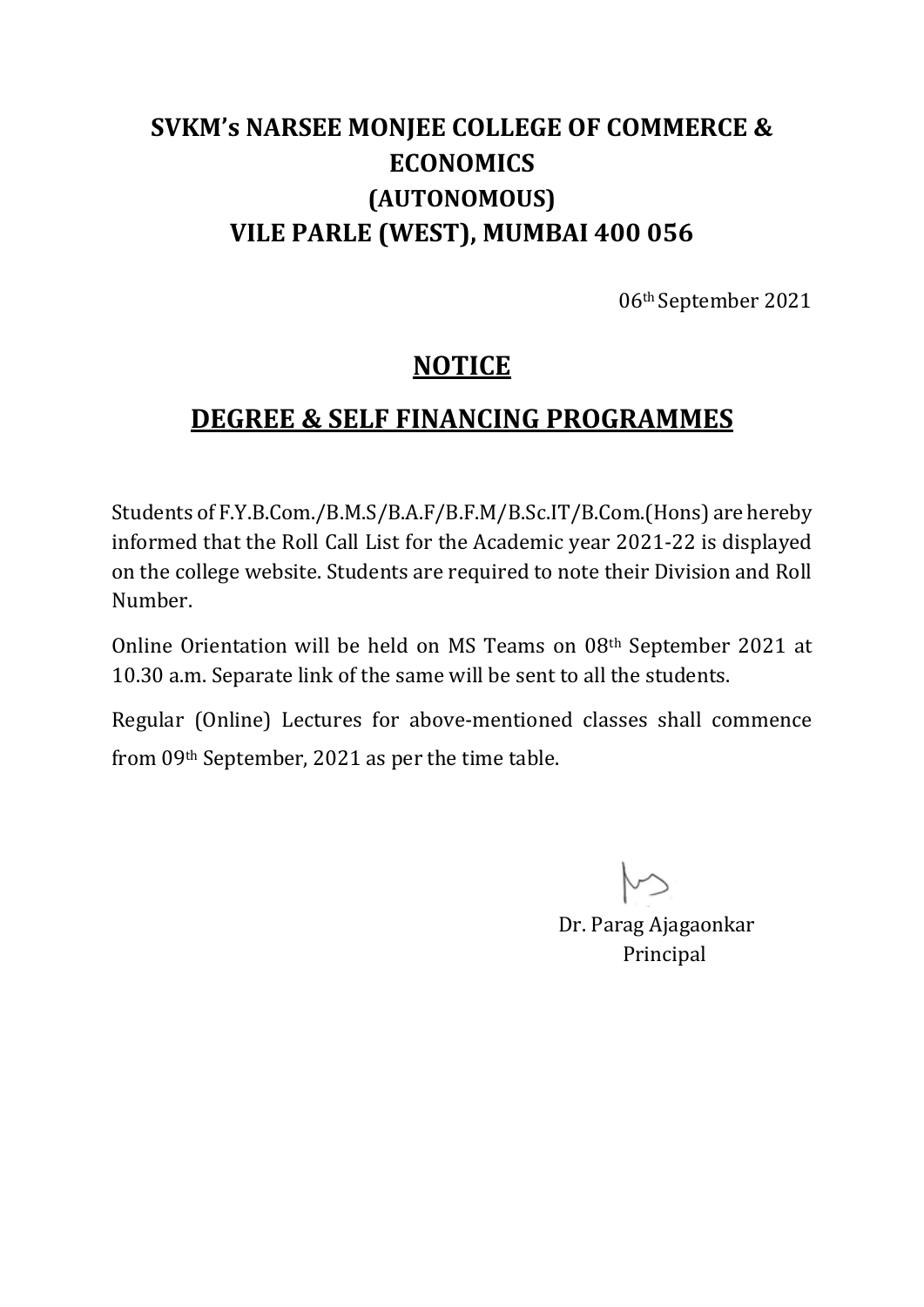### **SVKM'S NARSEE MONJEE COLLEGE OF COMMERCE & ECONOMICS VILE PARLE WEST MUMBAI 400 056**

#### **FYBCOM HONS - A 2021-22 TIMETABLE**

| Lecture<br>No. | <b>Monday</b>  | <b>Tuesday</b> | Wednesday         | <b>Thursday</b>   | Friday                           | <b>Saturday</b>                  |
|----------------|----------------|----------------|-------------------|-------------------|----------------------------------|----------------------------------|
| I              | Accounting     | Maths & Stats  | Accounting        | Maths & Stats     | <b>Business Law</b>              | <b>Business</b><br>Communication |
| II             | Accounting     | Maths & Stats  | Accounting        | Maths & Stats     | <b>Business Law</b>              | <b>Business</b><br>Communication |
| <b>III</b>     | Costing        | Costing        | <b>Income Tax</b> | <b>Income Tax</b> | Accounting                       | <b>Business Law</b>              |
| IV             | Costing        | Costing        | Income Tax        | Income Tax        | Accounting                       | Microeconomics                   |
| V              | Microeconomics |                | Microeconomics    |                   | <b>Business</b><br>Communication |                                  |

 $\rightsquigarrow$ 

Dr. Parag Ajagaonkar Principal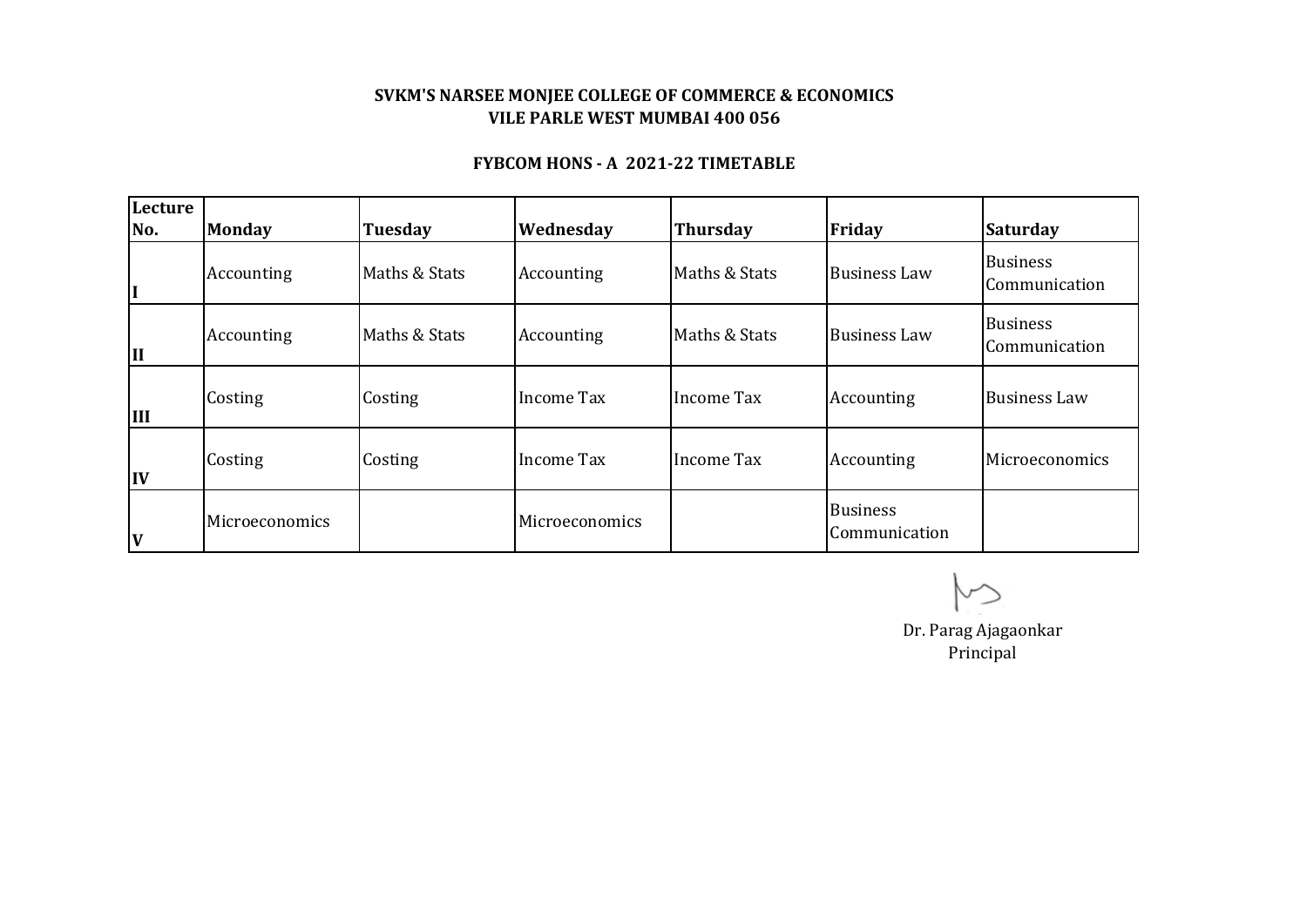### **SVKM'S NARSEE MONJEE COLLEGE OF COMMERCE & ECONOMICS VILE PARLE WEST MUMBAI 400 056**

| Lecture<br>No. | <b>Monday</b>  | <b>Tuesday</b> | Wednesday      | <b>Thursday</b> | Friday                           | <b>Saturday</b>                  |
|----------------|----------------|----------------|----------------|-----------------|----------------------------------|----------------------------------|
| II             | Accounting     | Maths & Stats  | Accounting     | Maths & Stats   | <b>Business Law</b>              | <b>Business</b><br>Communication |
| II             | Accounting     | Maths & Stats  | Accounting     | Maths & Stats   | <b>Business Law</b>              | <b>Business</b><br>Communication |
| IШ             | Costing        | Costing        | Income Tax     | Income Tax      | Accounting                       | <b>Business Law</b>              |
| IV             | Costing        | Costing        | Income Tax     | Income Tax      | Accounting                       | Microeconomics                   |
| <b>V</b>       | Microeconomics |                | Microeconomics |                 | <b>Business</b><br>Communication |                                  |

#### **FYBCOM HONS - B 2021-22 TIMETABLE**

Dr. Parag Ajagaonkar Principal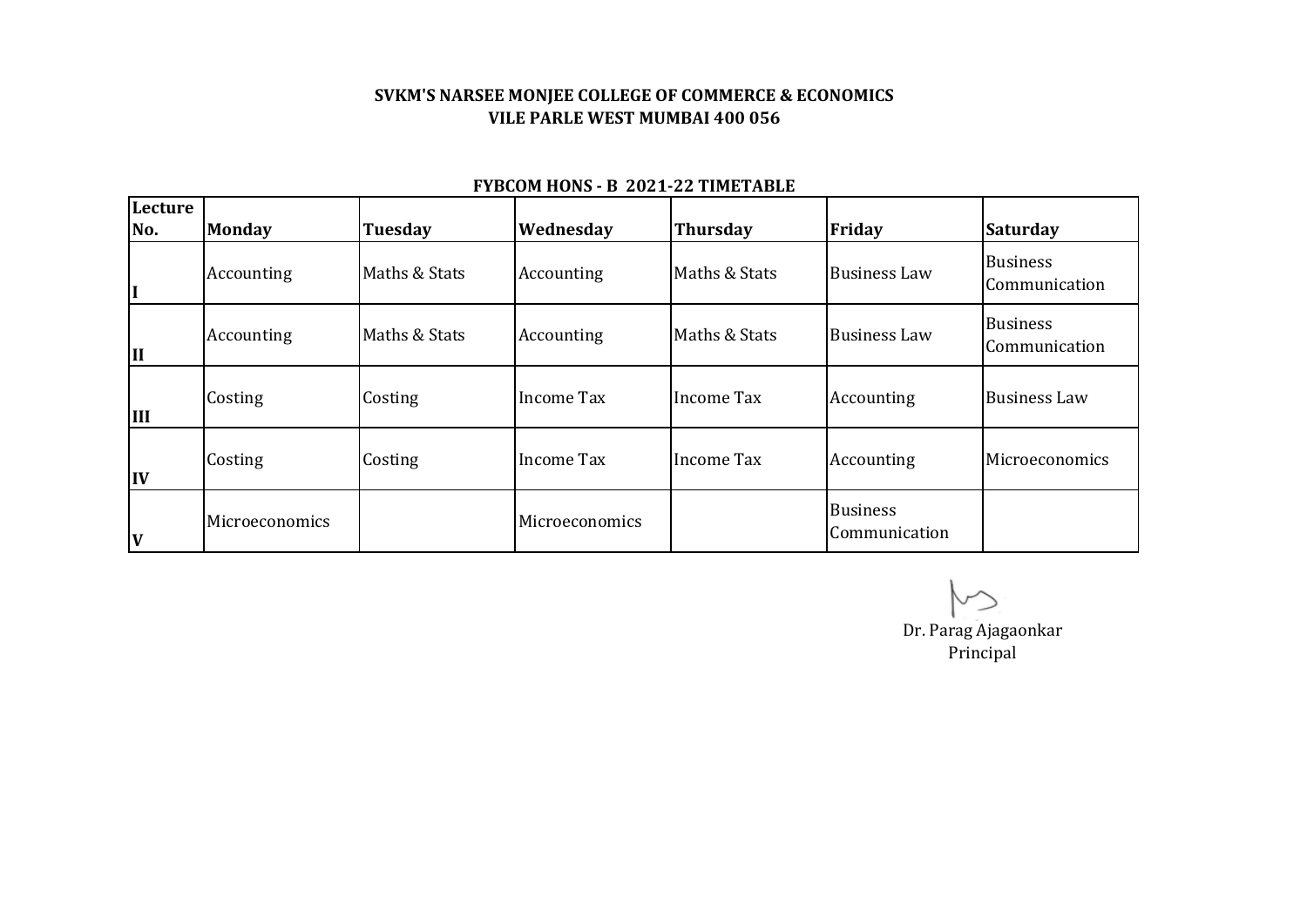| <b>Student</b><br><b>Number</b> | Student<br>Roll No. | <b>Last Name</b>  | <b>First Name</b> | <b>Father Name</b>             | <b>Mother Name</b>               |
|---------------------------------|---------------------|-------------------|-------------------|--------------------------------|----------------------------------|
| 45202210042                     | A001                | <b>ABRAHAM</b>    | <b>SARAH</b>      | <b>ABRAHAM</b>                 | MRS. BINDU<br><b>ABRAHAM</b>     |
| 45202210091                     | A002                | <b>AGARWAL</b>    | <b>ARADHYA</b>    | <b>ANANT</b>                   | <b>RUPA</b><br>AGARWAL           |
| 45202210006                     | A003                | AGARWAL           | <b>RADHIKA</b>    | <b>VIPUL</b>                   | <b>PARUL</b><br>AGARWAL          |
| 45202210064                     | A004                | <b>AGARWAL</b>    | <b>TRISHA</b>     | <b>SHARAD</b>                  | <b>BABITA</b><br><b>AGARWAL</b>  |
| 45202210045                     | A005                | AGRAWAL           | GOURAV            | <b>MOHAN</b>                   | MANJU<br><b>AGRAWAL</b>          |
| 45202210094                     | A007                | AGRAWAL           | SAKSHAM           | <b>MANISH</b>                  | SONIA                            |
| 45202210084                     | A008                | AGRAWAL           | <b>TANISHA</b>    | <b>VIKASH</b>                  | <b>NEELAM</b><br>AGRAWAL         |
| 45202210012                     | A009                | <b>AGRAWAL</b>    | <b>VRINDA</b>     | SANJAY                         | <b>SHWETA</b><br><b>AGRAWAL</b>  |
| 45202210011                     | A010                | <b>ANTIL</b>      | <b>SHRUTI</b>     | <b>SUDESH</b>                  | <b>SUMITA</b>                    |
| 45202210075                     | A011                | <b>ARORA</b>      | <b>ANISHA</b>     | <b>RAKESH</b>                  | <b>NEETU ARORA</b>               |
| 45202210072                     | A012                | <b>BANSAL</b>     | <b>HIMANSHI</b>   | <b>PANKAJ</b>                  | <b>NEELAM</b>                    |
| 45202210106                     | A013                | <b>BHANAWAT</b>   | <b>ARTHANK</b>    | <b>TUKTAK</b>                  | RANJANA                          |
| 45202210069                     | A014                | <b>BHARDWAJ</b>   | <b>SAKSHAM</b>    | <b>VIVEK</b>                   | <b>BHANAWAT</b><br><b>SHEENA</b> |
| 45202210103                     | A015                | <b>BHASIN</b>     | <b>VISHNU</b>     | <b>NEERAJ</b>                  | <b>SUMANA</b><br><b>BHASIN</b>   |
| 45202210050                     | A016                | <b>BHOPALWALA</b> | <b>SAKINA</b>     | <b>MUSTAFA</b>                 | <b>FATEMA</b>                    |
| 45202210099                     | A017                | <b>CHAMARTHI</b>  | <b>APARNA</b>     | <b>SREEHARI</b>                | <b>JYOTHI</b>                    |
| 45202210062                     | A018                | CHANDRAVANSHI     | ABHAY             | MR. RAMESH                     | MRS. SARITA                      |
| 45202210058                     | A019                | CHAWLA            | <b>UTKARSH</b>    | CHANDRAVANSHI<br>DHIRAJ CHAWLA | CHANDRAVANS<br>RITU CHAWLA       |
| 45202210035                     | A020                | <b>CHHABRA</b>    | GARV              | <b>ANIL</b>                    | PINKI JAIN                       |
| 45202210054                     | A021                | <b>CHHABRA</b>    | <b>KHUSHI</b>     | <b>HARMEET</b>                 | <b>JASBIR</b>                    |
| 45202210074                     | A022                | <b>DALMIA</b>     | <b>VATSAL</b>     | SANGEET                        | POOJA DALMIA                     |
| 45202210005                     | A023                | DASH              | ANSHUMAN          | NITYANANDA                     | <b>GAYATRI DASH</b>              |
| 45202210090                     | A024                | <b>DEORA</b>      | <b>MANAVI</b>     | SANJAY                         | <b>NIDHI</b>                     |
| 45202210025                     | A025                | <b>DESAI</b>      | <b>KUSH</b>       | <b>JANAKBHAI</b>               | ANJANABEN                        |
| 45202210089                     | A026                | <b>DESHPANDE</b>  | <b>TANYA</b>      | <b>VINAYAK</b>                 | <b>ARCHANA</b>                   |
| 45202210104                     | A027                | <b>DIXIT</b>      | SHIVANAND         | <b>RAJNEESH</b>                | <b>UMA DIXIT</b>                 |
| 45202210032                     | A028                | GARG              | <b>ADITYA</b>     | <b>MANISH</b>                  | <b>NIDHI</b>                     |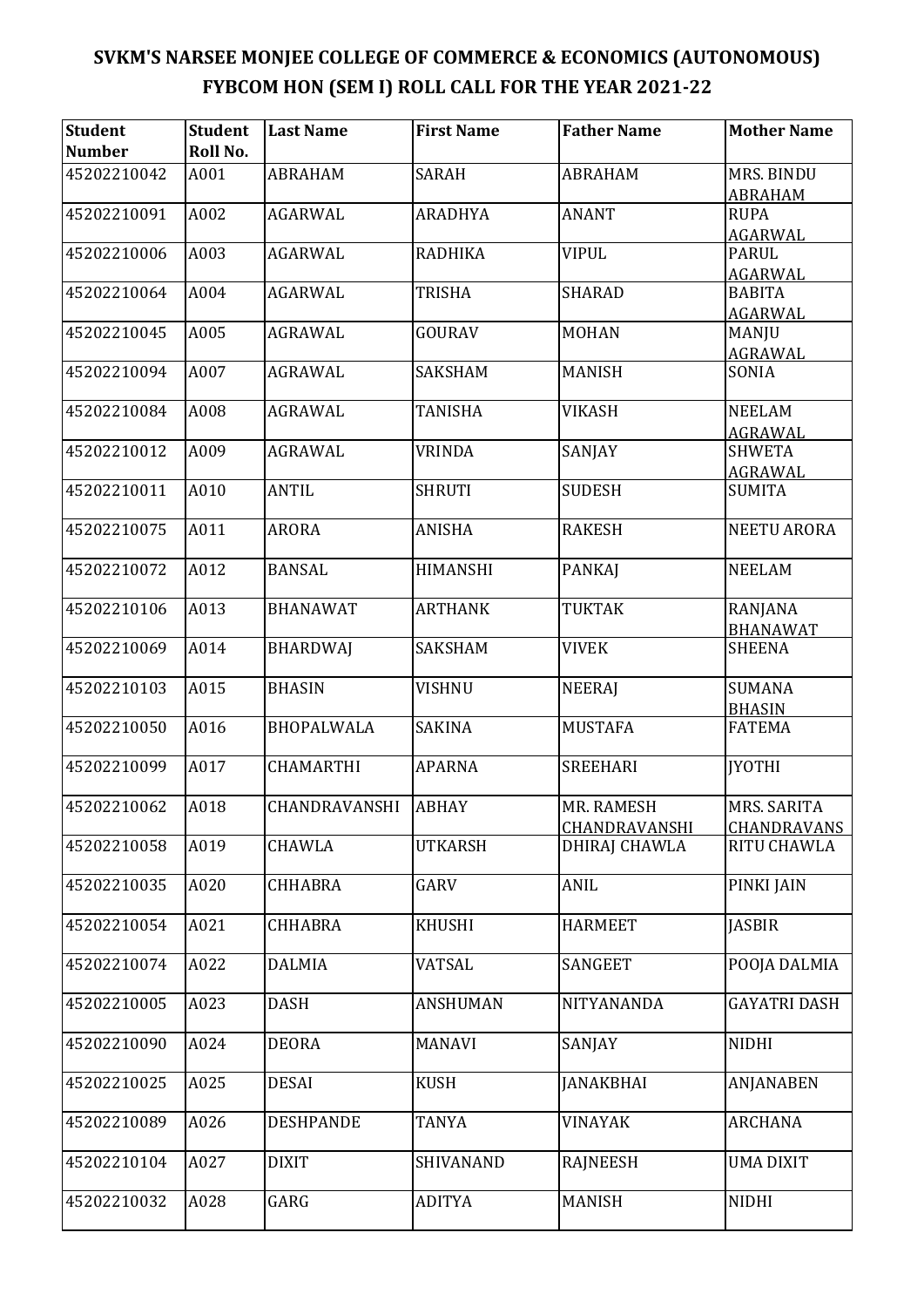| <b>Student</b><br><b>Number</b> | <b>Student</b><br>Roll No. | <b>Last Name</b>   | <b>First Name</b> | <b>Father Name</b> | <b>Mother Name</b>               |
|---------------------------------|----------------------------|--------------------|-------------------|--------------------|----------------------------------|
| 45202210087                     | A029                       | GOSWAMI            | <b>ANTARIKSH</b>  | <b>MOHINDER</b>    | <b>BHAWNA</b><br>GOSWAMI         |
| 45202210049                     | A030                       | GOTI               | <b>DEEP</b>       | <b>PANKAJ</b>      | VANITABEN                        |
| 45202210063                     | A031                       | <b>GROVER</b>      | <b>DHRUV</b>      | AJAY               | <b>RAKHI</b>                     |
| 45202210009                     | A032                       | <b>GUPTA</b>       | <b>DEVANSH</b>    | <b>SHASHI</b>      | <b>SHRUTI GUPTA</b>              |
| 45202210093                     | A033                       | <b>GUPTA</b>       | <b>KESHAV</b>     | <b>SUMIT</b>       | <b>ASTHA</b>                     |
| 45202210056                     | A034                       | <b>GUPTA</b>       | <b>SARANSH</b>    | <b>RAHUL</b>       | <b>VIDHI</b>                     |
| 45202210082                     | A035                       | <b>JAIN</b>        | <b>MANASVI</b>    | <b>SUNIL</b>       | <b>SARITA JAIN</b>               |
| 45202210098                     | A036                       | <b>JAIN</b>        | <b>TANISHA</b>    | RAJEEV             | <b>SONIA JAIN</b>                |
| 45202210052                     | A037                       | <b>JARIWALA</b>    | <b>ARYAN</b>      | <b>CHAITANYA</b>   | <b>DIPIXA</b>                    |
| 45202210073                     | A038                       | <b>JASORIA</b>     | <b>MUKUND</b>     | <b>SANDEEP</b>     | <b>SUNITA</b>                    |
| 45202210046                     | A039                       | <b>JATIN MEHTA</b> | <b>VANSH</b>      | <b>JATIN</b>       | <b>BHAVINI</b> J<br><b>MEHTA</b> |
| 45202210001                     | A040                       | KACHHADIYA         | <b>KIRTAN</b>     | <b>ALPESH</b>      | <b>KIRAN</b>                     |
| 45202210053                     | A041                       | <b>KAKKAD</b>      | AMISHA            | <b>MANOJ</b>       | <b>MAYA</b>                      |
| 45202210051                     | A042                       | <b>KAKKAD</b>      | <b>MAYANK V</b>   | <b>VIPUL</b>       | <b>SONAL V</b><br><b>KAKKAD</b>  |
| 45202210079                     | A043                       | <b>KATARIA</b>     | <b>DARSH</b>      | SANJAY             | <b>RUPAL</b><br><b>KATARIA</b>   |
| 45202210022                     | A044                       | <b>KATARUKA</b>    | <b>AYUSH</b>      | <b>ASHOKE</b>      | <b>USHA</b><br><b>KATARUKA</b>   |
| 45202210020                     | A045                       | <b>KAUSHIK</b>     | <b>NITANT</b>     | <b>NEERAJ</b>      | <b>SILVIA</b>                    |
| 45202210105                     | A046                       | <b>KHULLAR</b>     | <b>ADVETA</b>     | <b>AKSHAY</b>      | <b>CHARU</b><br><b>KHULLAR</b>   |
| 45202210008                     | A047                       | <b>KOTHARI</b>     | <b>TANISH</b>     | <b>SUDHIR</b>      | <b>ANITA</b>                     |
| 45202210101                     | A048                       | <b>KWATRA</b>      | <b>TANYA</b>      | RAJESH             | <b>ANEETA</b>                    |
| 45202210033                     | A049                       | LAKHANI            | <b>ROUNAK</b>     | <b>KAPIL</b>       | POOJA                            |
| 45202210086                     | A050                       | LOHANA             | <b>AYUSHRI</b>    | <b>NILESH</b>      | <b>LEENA</b>                     |
| 45202210097                     | A051                       | LUHADIA            | <b>SHAKSHI</b>    | <b>SACHIN</b>      | EKTA LUHADIA                     |
| 45202210096                     | A052                       | MAHAJAN            | <b>VIDIT</b>      | <b>VINEET</b>      | <b>PALLAVI</b><br><b>MAHAJAN</b> |
| 45202210067                     | A053                       | <b>MALL</b>        | <b>MITALI</b>     | <b>BASU</b>        | <b>SUSHMITA</b><br><b>MALL</b>   |
| 45202210061                     | A054                       | <b>MEHRA</b>       | <b>GUNNIKA</b>    | AMIT               | <b>SHIVANI</b>                   |
| 45202210031                     | A055                       | <b>MEHTA</b>       | <b>JEET</b>       | <b>DHIREN</b>      | MANJU                            |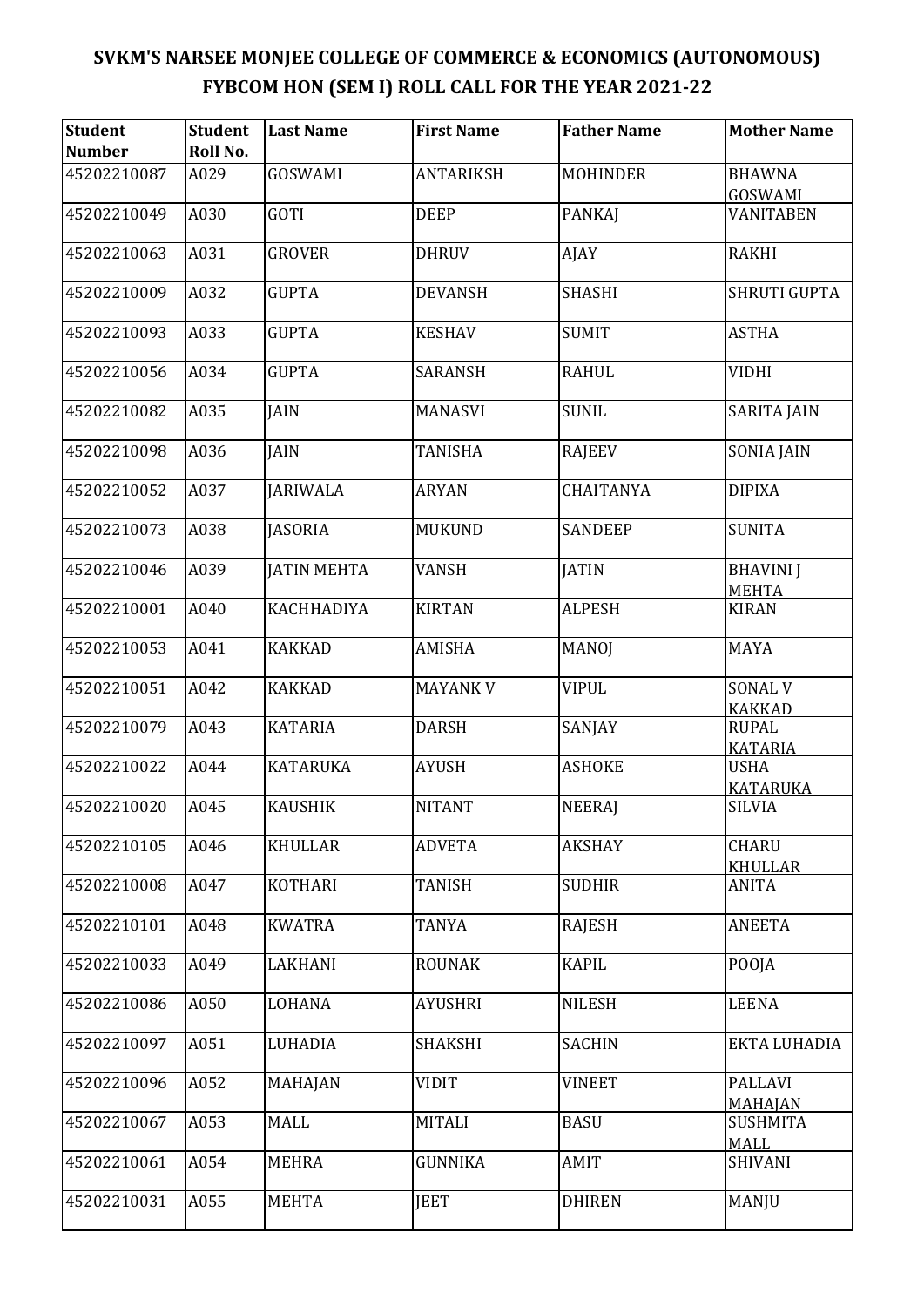| <b>Student</b> | <b>Student</b>  | <b>Last Name</b> | <b>First Name</b> | <b>Father Name</b> | <b>Mother Name</b>              |
|----------------|-----------------|------------------|-------------------|--------------------|---------------------------------|
| <b>Number</b>  | <b>Roll No.</b> |                  |                   |                    |                                 |
| 45202210059    | A056            | <b>MENON</b>     | <b>NITYA</b>      | <b>HARIDAS</b>     | <b>VIDYA</b>                    |
| 45202210100    | A057            | <b>MISHRA</b>    | <b>JAIDITYA</b>   | <b>DILIP</b>       | <b>ARCHANA</b><br><b>MISHRA</b> |
| 45202210080    | A058            | <b>MODI</b>      | <b>DHAVAL</b>     | SANJAY             | <b>VIDHI</b>                    |
| 45202210055    | A059            | <b>MODI</b>      | <b>GARIMA</b>     | <b>SAKET</b>       | VIBHA MODI                      |
| 45202210057    | A060            | <b>MODI</b>      | MRIDUSHI          | SANJAY             | <b>VINITA MODI</b>              |

**Dr. Parag Ajagaonkar**

**Principal**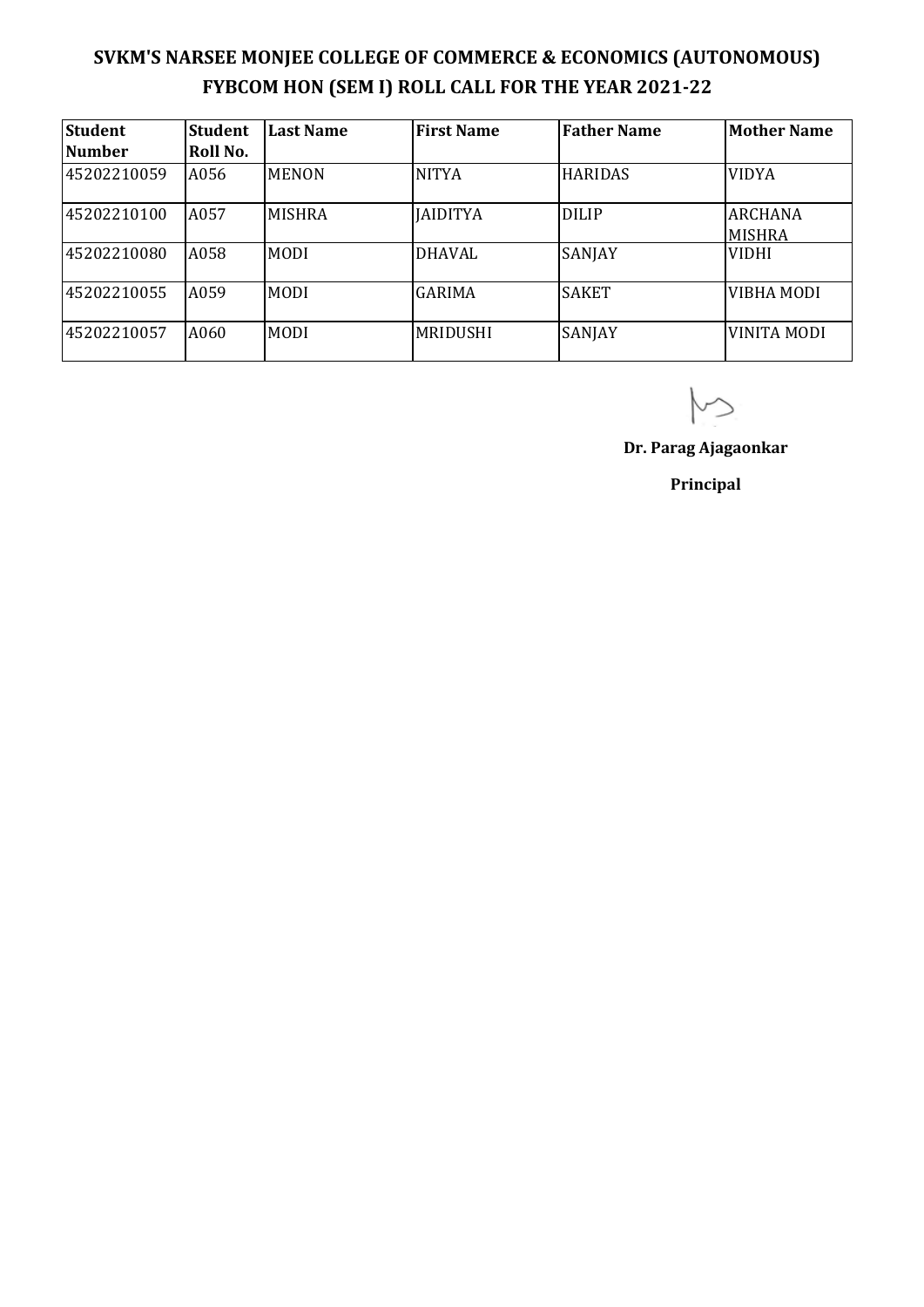| <b>Student</b><br><b>Number</b> | <b>Student</b><br>Roll No. | <b>Last Name</b> | <b>First Name</b>                  | <b>Father Name</b> | <b>Mother Name</b>                   |
|---------------------------------|----------------------------|------------------|------------------------------------|--------------------|--------------------------------------|
| 45202210021                     | <b>B001</b>                | <b>MODI</b>      | <b>PRAPTI</b>                      | <b>BHAVEN</b>      | <b>HINABEN</b>                       |
| 45202210095                     | <b>B002</b>                | <b>MOUR</b>      | <b>KRITIN</b>                      | <b>DINESH</b>      | <b>USHA MOUR</b>                     |
| 45202210083                     | <b>B003</b>                | <b>MURARKA</b>   | <b>NAMAN KUMAR</b>                 | <b>ANIL</b>        | <b>SUNITA</b><br><b>MURARKA</b>      |
| 45202210023                     | <b>B004</b>                | NANDURKAR        | <b>SIDDHESH</b>                    | <b>SHARAD</b>      | <b>URMILA</b>                        |
| 45202210034                     | <b>B005</b>                | PADHMANABHAN     | ANJANA                             | PADMANABHAN        | <b>KALYANI P</b>                     |
| 45202210015                     | <b>B006</b>                | <b>PATEL</b>     | <b>ANSH</b>                        | VIJAYKUMAR         | <b>BIJAL PATEL</b>                   |
| 45202210004                     | <b>B007</b>                | <b>PATEL</b>     | <b>MANUNI</b>                      | <b>SANDEEP</b>     | <b>HEMLATA</b>                       |
| 45202210047                     | <b>B008</b>                | <b>PATEL</b>     | <b>PRISHI</b>                      | <b>KANJI</b>       | <b>RAMILA</b>                        |
| 45202210060                     | <b>B009</b>                | PERIWAL          | VAIBHAV                            | <b>RAJESH</b>      | PINKY PERIWAL                        |
| 45202210037                     | <b>B010</b>                | PRAMANICK        | SOUMYADEEP                         | <b>DEBASISH</b>    | SOMA<br>PRAMANICK                    |
| 45202210078                     | <b>B011</b>                | <b>PUROHIT</b>   | <b>DIVYANSHI</b>                   | <b>PUSHKAR</b>     | <b>CHITRA</b><br><b>PUROHIT</b>      |
| 45202210019                     | <b>B012</b>                | <b>RAICHA</b>    | <b>KHUSHI</b>                      | <b>RAJESH</b>      | <b>NEETA</b>                         |
| 45202210030                     | <b>B013</b>                | <b>RATHI</b>     | <b>VRUDHI</b><br><b>JAIPRAKASH</b> | <b>JAIPRAKSH</b>   | <b>SEEMA RATHI</b>                   |
| 45202210027                     | <b>B014</b>                | <b>RITA</b>      | <b>HEER</b>                        | <b>KISHORE</b>     | <b>GEETA</b>                         |
| 45202210066                     | <b>B015</b>                | <b>SAINI</b>     | <b>GURPREET KAUR</b>               | <b>KALBINDER</b>   | <b>IONA KAUR</b><br><b>SAINI</b>     |
| 45202210014                     | <b>B016</b>                | SANGHAVI         | <b>KHUSHIE</b>                     | <b>PUSHPAL</b>     | <b>MITA</b>                          |
| 45202210003                     | <b>B017</b>                | <b>SATRA</b>     | <b>MANAN</b>                       | RAMNIKLAL          | <b>HEENA</b>                         |
| 45202210048                     | <b>B018</b>                | <b>SELAT</b>     | <b>VAIDIKA</b>                     | <b>KAUSHAL</b>     | <b>NAMITA SELAT</b>                  |
| 45202210092                     | <b>B019</b>                | <b>SETHI</b>     | <b>RAUNIT</b>                      | <b>NEERAJ</b>      | SONALI                               |
| 45202210085                     | <b>B020</b>                | <b>SHAH</b>      | <b>DEETA</b>                       | <b>GAURANG</b>     | <b>SAPNA</b>                         |
| 45202210081                     | B021                       | <b>SHAH</b>      | <b>KARAN</b>                       | <b>HEMANT</b>      | <b>PARUL</b>                         |
| 45202210038                     | B022                       | <b>SHAH</b>      | <b>KRISHA</b>                      | <b>JIGNESH</b>     | <b>SHEFALI</b>                       |
| 45202210039                     | <b>B023</b>                | <b>SHAH</b>      | YASHVI                             | <b>KETAN</b>       | <b>SHWETA</b>                        |
| 45202210088                     | <b>B024</b>                | <b>SHARMA</b>    | <b>SRISHTI</b>                     | SATYANARAIN        | <b>KETAN SHAH</b><br><b>ANURADHA</b> |
| 45202210010                     | <b>B025</b>                | <b>SHETH</b>     | <b>DISHANT</b>                     | <b>MOHIT</b>       | <b>DEEPA</b>                         |
| 45202210026                     | <b>B026</b>                | <b>SHROFF</b>    | <b>AARYAN</b>                      | <b>ANAND</b>       | <b>RUPAL</b>                         |
| 45202210071                     | <b>B027</b>                | <b>SINGH</b>     | ANISHA                             | <b>ANIL</b>        | <b>SHIVA</b>                         |